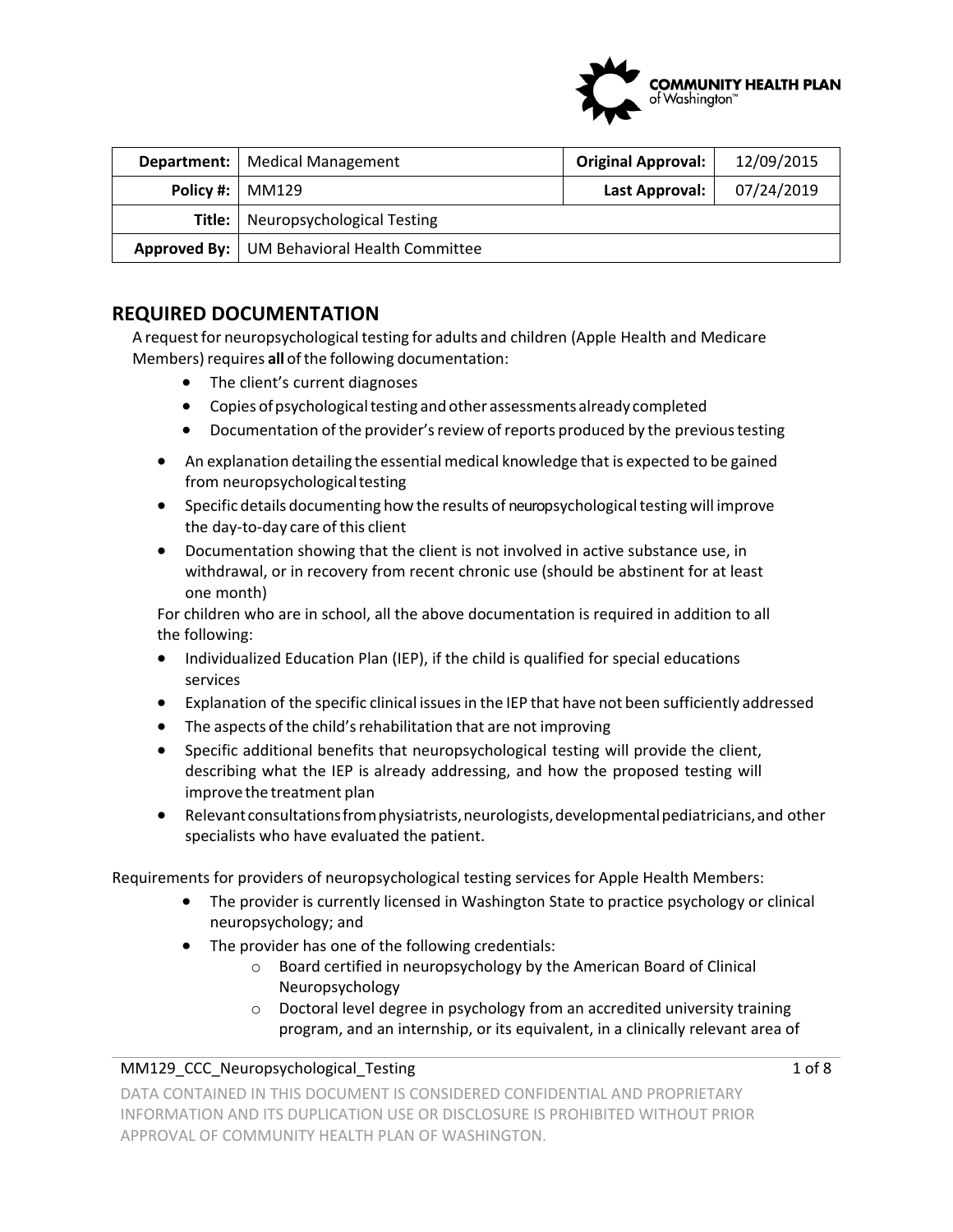

professional psychology, and the equivalent of two full-time years of experience and specialized training, at least one of which is at the post-doctoral level, in the study and practice of clinical neuropsychology and related neurosciences (these two years must include supervision by a clinical neuropsychologist)

Requirements for providers of neuropsychological testing services for Medicare members:

 Per Chapter 15 Section 80.2 of the Medicare Benefits Policy Manual, testing is covered when performed by the types of providers and under the conditions specified. [https://www.cms.gov/Regulations‐and](https://www.cms.gov/Regulations-and)‐ Guidance/Guidance/Manuals/downloads/bp102c15.pdf

## **BACKGROUND**

 be answered by a combination of psychological (not neuropsychological) testing, neurologic Most diagnostic questions related to cognitive and behavioral concerns or psychiatric conditions can consultation, psychiatric/diagnostic interview, observation intherapy or assessment for required services at a mental health or substance abuse facility. This includes assessment for treatment planning when multiple regimens have been ineffective. Pre‐operative evaluations for procedures not involving the brain directly can generally be accomplished with psychological testing only. Early or serial assessments of Mild Traumatic Brain Injury can be done using psychological testing only.

## **DEFINITIONS**

 Gross and fine motor development, Social Skill Development, and Executive Functioning. Neuropsychological Testing is a comprehensive assessment of cognitive processes to aid in the evaluation of neurological or neurodevelopmental disorders, and in understanding the etiology and evolution of a disorder. To understand cognitive strengths and weaknesses, neuropsychological testing evaluates: Attention and concentration, Verbal and visual memory, Auditory and visual processing, Visual‐spatial functioning, Language and Reading skills, Sensory Development and Sensory Integration,

The appropriate CPT**®** codesfor Neuropsychological Testing include:

- **96105:** Assessment of aphasia (includes assessment of expressive and receptive speech and language function, language comprehension, speech production ability, reading, spelling, writing, such as, by Boston Diagnostic Aphasia Examination) with interpretation and report, per hour
- **96116:** Neurobehavioral status exam (clinical assessment of thinking, reasoning and judgment, [such as, acquired knowledge, attention, language, memory, planning and problem solving, and visual spatial abilities]), both face‐to‐face time with the patient and time interpreting test results and preparing the report; first hour
- **96121:** Neurobehavioral status exam (clinical assessment of thinking, reasoning and judgment, [such as, acquired knowledge, attention, language, memory, planning and problem solving, and visual spatial abilities]), both face‐to‐face time with the patient and time interpreting test results

#### MM129\_CCC\_Neuropsychological\_Testing 2 of 8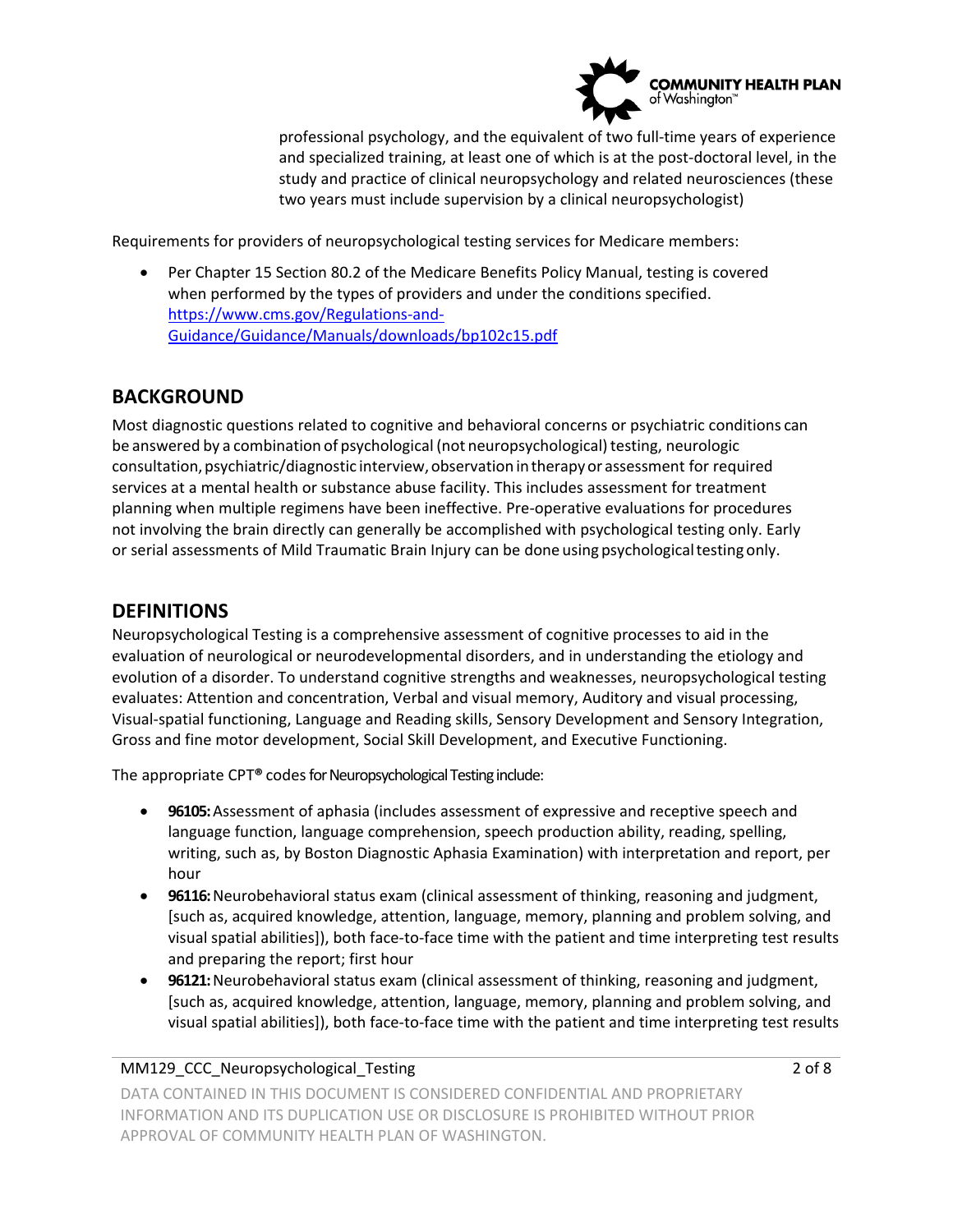

and preparing the report; each additional hour (List separately in addition to code for primary procedure)

- **96125:** Standardized cognitive performance testing (eg, Ross Information Processing Assessment) per hour of a qualified health care professional's time, both face‐to‐face time administering tests to the patient and time interpreting these test results and preparing the report
- **96132:** Neuropsychological testing evaluation services, including integration of patient data, interpretation of standardized test results and clinical data, clinical decision making, treatment planning and report, and interactive feedback to the patient, family member(s) or caregiver(s), when performed; first hour
- **96133:** Neuropsychological testing evaluation services, including integration of patient data, interpretation of standardized test results and clinical data, clinical decision making, treatment planning and report, and interactive feedback to the patient, family member(s) or caregiver(s), when performed; each additional hour (List separately in addition to code for primary procedure)
- **96136:** Psychological or neuropsychological test administration and scoring, two or more tests, any method; first 30 minutes
- **96137:** Psychological or neuropsychological test administration and scoring, two or more tests, any method; each additional 30 minutes (List separately in addition to code for primary procedure)
- **96138:** Psychological or neuropsychological test administration and scoring by qualified provider, two or more tests, any method; first 30 minutes
- **96139:** Psychological or neuropsychological test administration and scoring by qualified provider, two or more tests, any method; each additional 30 minutes (List separately in addition to code for primary procedure)
- **96146:** Psychological or neuropsychological test administration, with single automated, standardized instrument via electronic platform, with automated result only

# **INDICATIONS/CRITERIA FOR NEUROPSYCHOLOGICAL TESTING FOR APPLE HEALTH AND MEDICARE MEMBERS:**

**The criteria for Neuropsychological testing include general criteria that apply to all patients and specific additional criteria that apply to the five diagnosis/condition groups that could be appropriately investigated with Neuropsychological testing:** rehabilitation patients; patients with suspected organic brain syndrome; patients undergoing perioperative assessment for brain surgery; patients being evaluated for transplant or other surgery with rigorous postoperative medical treatment; and individuals with a suspected learning disability. For a specific request, all the general criteria must be met and all the criteria for the diagnosis/condition group must also be met for Neuropsychological testing to be medically necessary.

 **Children for whom neuropsychological testing is being considered may be eligible for testing through the school district, especially if there are concerns about learning, behavioral, and/or emotional disorders possibly interfering with any aspect of schooling.** If this is the case, parents

MM129 CCC\_Neuropsychological\_Testing 3 of 8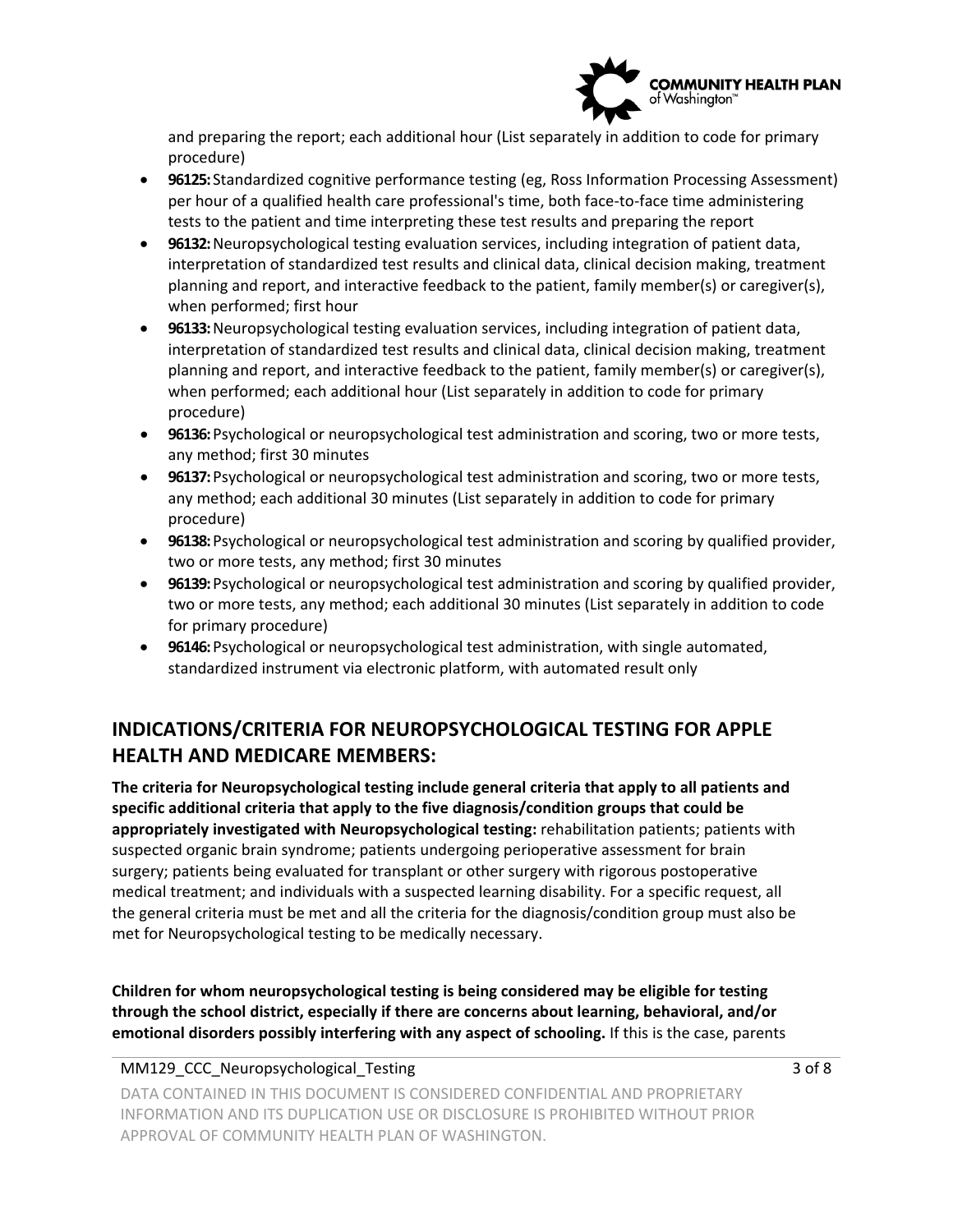

 child's school and education plan. If a child already has an IEP or previous testing, they should be to children who are home‐schooled or enrolled in private schools that do not offer testing. should request in writing that the school district assess whether their child qualifies for an Individualized Education Plan (IEP). This will help ensure that test results are incorporated into the reviewed by the family and neuropsychologist before requesting neuropsychological testing. Public school districts also provide testing to children not enrolled in the public school district, including

### **All the following general criteria are required for Neuropsychological testing to be medically necessary:**

- The client's cognitive deficits, mental status abnormality, behavioral change, or memory loss symptoms require quantification, monitoring of change, differentiation of cause (such as, organic cognitive vs psychiatric disease), or confirmation of diagnosis which will change the treatment plan (change must be described)
- Cognitive screens (such as the Montreal Cognitive Assessment or Folstein Mini‐Mental Status Exam (MMSE)) have been administered and suggest significant cognitive impairment
- Reversible medical causes of the condition have been excluded
- Essential medical knowledge that cannot be obtained from psychological evaluation, observation of response to treatment is expected to be gained from neuropsychological testing
- the day‐to‐day care ofthis client Documentation clearly shows how the results of neuropsychological testing will improve
- The client is not involved in active substance use, is not in withdrawal from substances, or in recovery from recent chronic substance use (should be abstinent for at least one month)
- **In addition to the general criteria, the client is in one of the following five groups and meets the specific medical necessity criteria that group:**

### **Group 1: neuropsychological testing criteria for rehabilitation patients requires that all of the following criteria must be met:**

- The patient to be evaluated has, or is suspected to have, an acquired injury to the brain (such as, traumatic brain injury, stroke, multiple sclerosis, aneurysm, anoxia, hypoxia, neoplasm, toxic exposure, post brain surgery, infection‐associated cognitive disorder, or toxic effects of chemotherapy or radiation therapy)
- The patient is age 20 years or older
- The patient was functioning normally (was able to attend school, work competitively, or live independently) priorto the brain disorder
- The patient has potential to return to important areas of role functioning (e.g., work, school, or independent living
- Testing will be used only in conjunction with functionally based rehabilitation, not "cognitive" rehabilitation

### **traumatic brain injury, stroke, multiple sclerosis, aneurysm, anoxia, hypoxia, dementia, Group 2: neuropsychological testing for a suspected organic brain condition (such as,**

#### MM129 CCC\_Neuropsychological\_Testing 4 of 8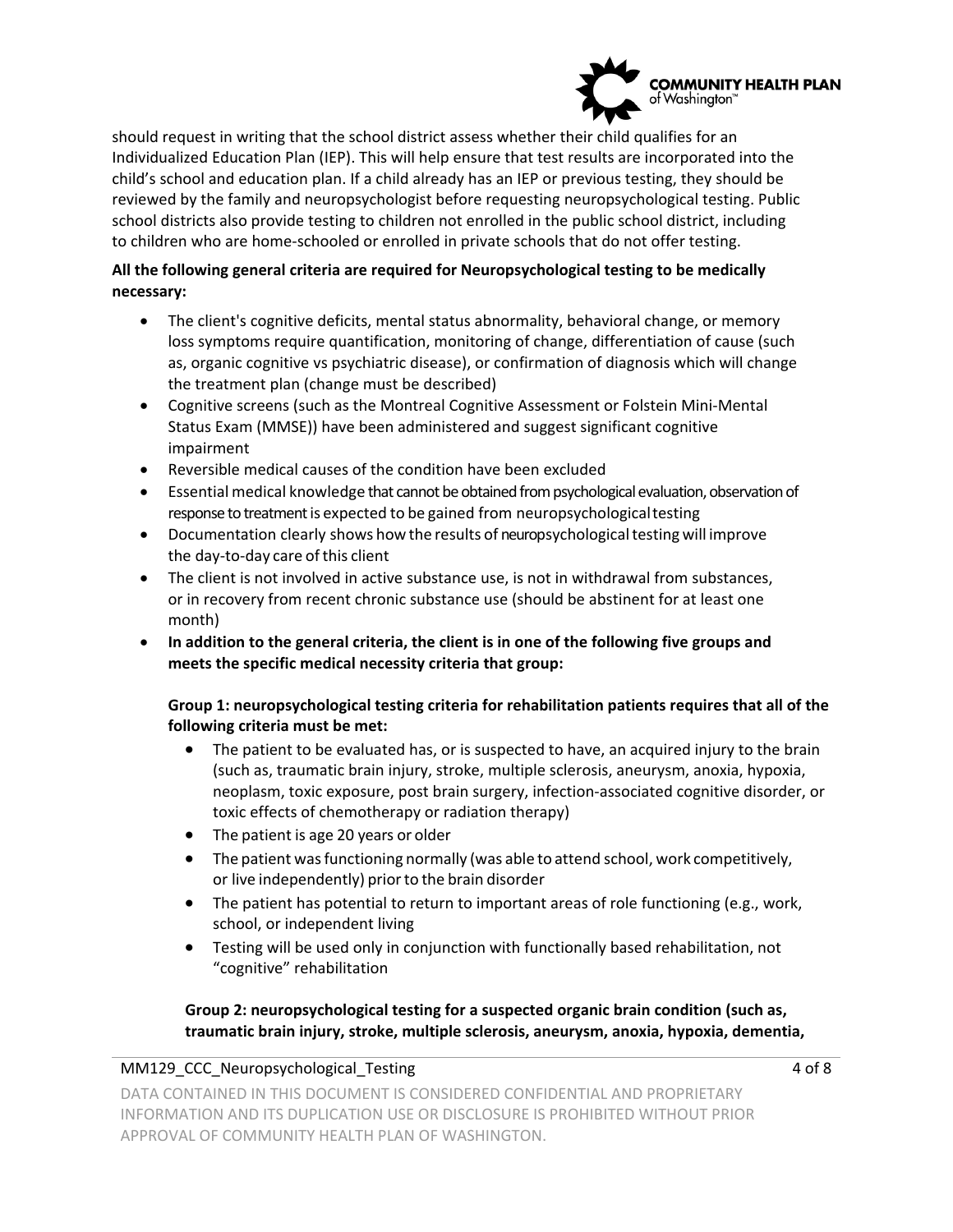

**neoplasm, toxic exposure, post brain surgery, Huntington disease, hydrocephalus, infection‐ associated cognitive disorder, Parkinson's disease, primary progressive aphasia, or toxic effects of chemotherapy or radiation therapy) requires the following three criteria:**

- The client is suspected to have a diagnosis of an organic brain condition based on one of the following:
	- o Client or family complaints
	- o A head CT (computed tomography scan)
	- o A mental status examination or other medical examination
- This suspected diagnosis is not confirmed or able to be differentiated from the following:
	- o Normal aging
	- o Mild concussion
	- o Depression
	- o Focal neurological impairments
- A firm diagnosis would change the medical treatment plan, clinical management, or aid important client or family decisions

**Group 3: criteria for neuropsychological testing for peri‐operative assessment of patients undergoing brain surgery (such as, for epilepsy, a tumor, or Parkinson's disease), require one of the following:** 

- Guidance needed for surgery with the goal of sparing healthy brain tissue and sites that are critical to some major function, such as language
- Need for preoperative identification of poor candidates for neurological surgery due to dementia (e.g., in cases where deep brain stimulation implants are being considered to manage intractable tumors).

#### **Group 4: criteria for neuropsychological testing for patients being considered for transplant or other surgery with a rigorous post‐operative medication regimen:**

 Neuropsychological testing needed to identify if a client is a poor candidate for surgery (for example, in cases where cognitive impairment from chronic hypoxia or other risk factors make it unlikely that the person can accurately follow a rigorous post-transplant protocol to prevent organ rejection)

#### **Group 5: criteria for neuropsychological testing for learning disability requires the general criteria above for Apple Health and Medicare Members and all the following:**

- The client has one of the following conditions:
	- o Learning disability not explained by other testing, or
	- o Developmental delay not explained by other testing
- to formulate a treatment plan for the patient Consultations from physiatrists, neurologists, developmental pediatricians, and other specialists who have evaluated the patient have not provided the necessary information
- Significant aspects of the client's rehabilitation are not improving
- **Children who attend school must also meet the following criteria:**

#### MM129\_CCC\_Neuropsychological\_Testing 5 of 8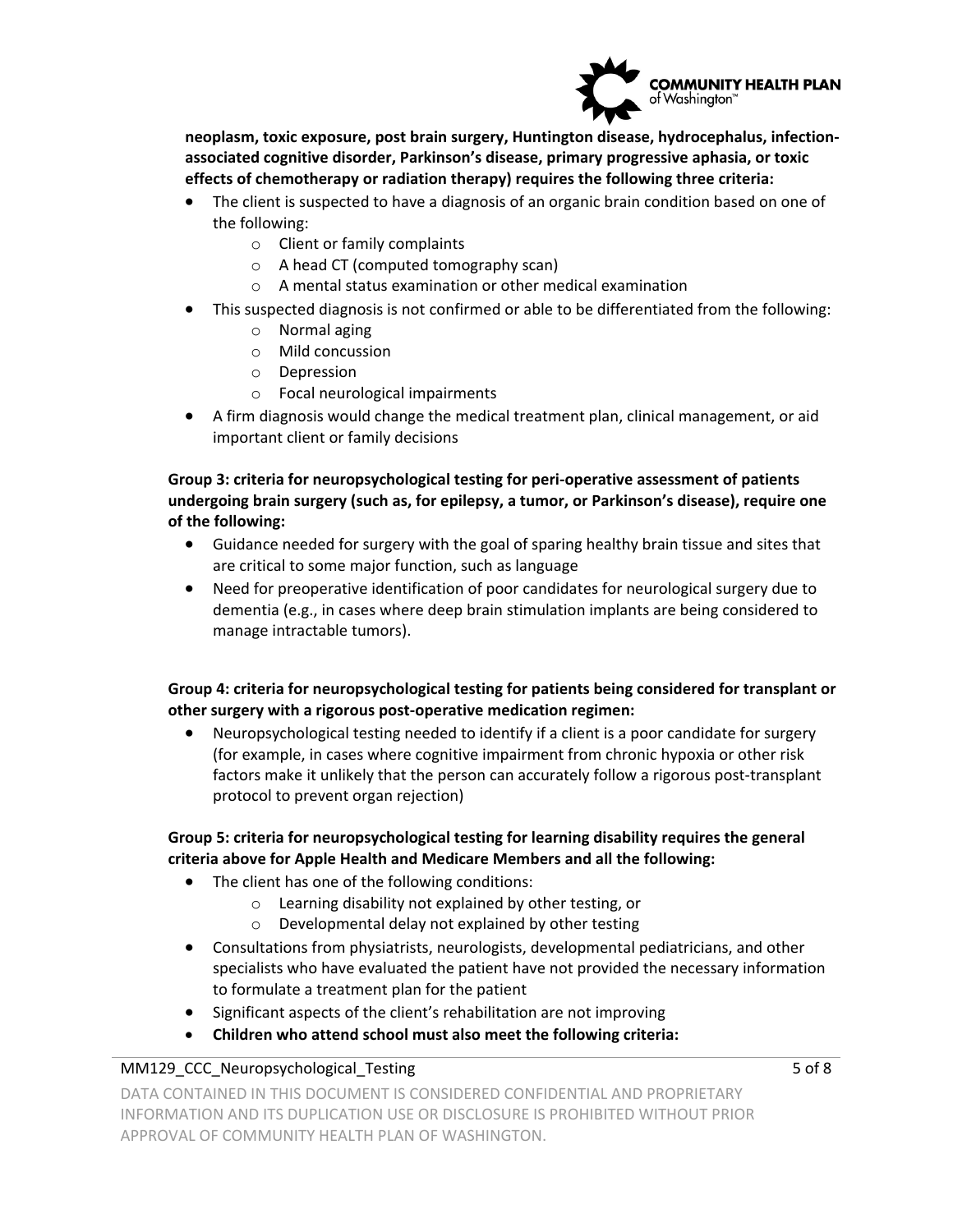

- o There are specific clinical issues in the IEP that have not been sufficiently addressed by the IEP
- o Neuropsychological testing will improve the treatment plan compared with what the IEP is already addressing,
- $\circ$  Verification from the school district that the district will not conduct testing for IEP eligibility (for school‐age children without IEPs) or retesting (for children with IEPs)

# **LIMITATIONS/EXCLUSIONS**

Any of the following criteria indicate that neuropsychological testing is not indicated:

- The patient is not neurologically and cognitively able to participate in a meaningful way in the testing process, or
- Used as screening tests given to the individual or to general populations [Section 1862(a)(7) of the Social Security Act does not extend coverage to screening procedures], or
- Administered for educational or vocational purposes that do not establish medical management, or
- Performed when abnormalities of brain function are not suspected, or
- Repeated when not required for medical decision-making (such as, making a diagnosis or deciding whether to start or continue a particular rehabilitative or pharmacologic therapy), or
- Administered when the patient has a substance abuse background and any of the following apply:
	- $\circ$  The patient has ongoing substance abuse such that test results would be inaccurate, or
	- o The patient is currently intoxicated, or
- medical management • The patient has been diagnosed previously with chronic, degenerative, brain dysfunction, (such as Alzheimer's disease) and there is no expectation that the testing would impact the patient's
- The test is being given solely as a screening test for Alzheimer's disease

### **Neuropsychological testing benefit is limited for WA Apple Health Enrollees to 15 units for combined neurological testing codes in a calendar year.**

 **services: Please refer to a product line's certificate of coverage for benefit limitations and exclusions for these**

#### MM129\_CCC\_Neuropsychological\_Testing 6 of 8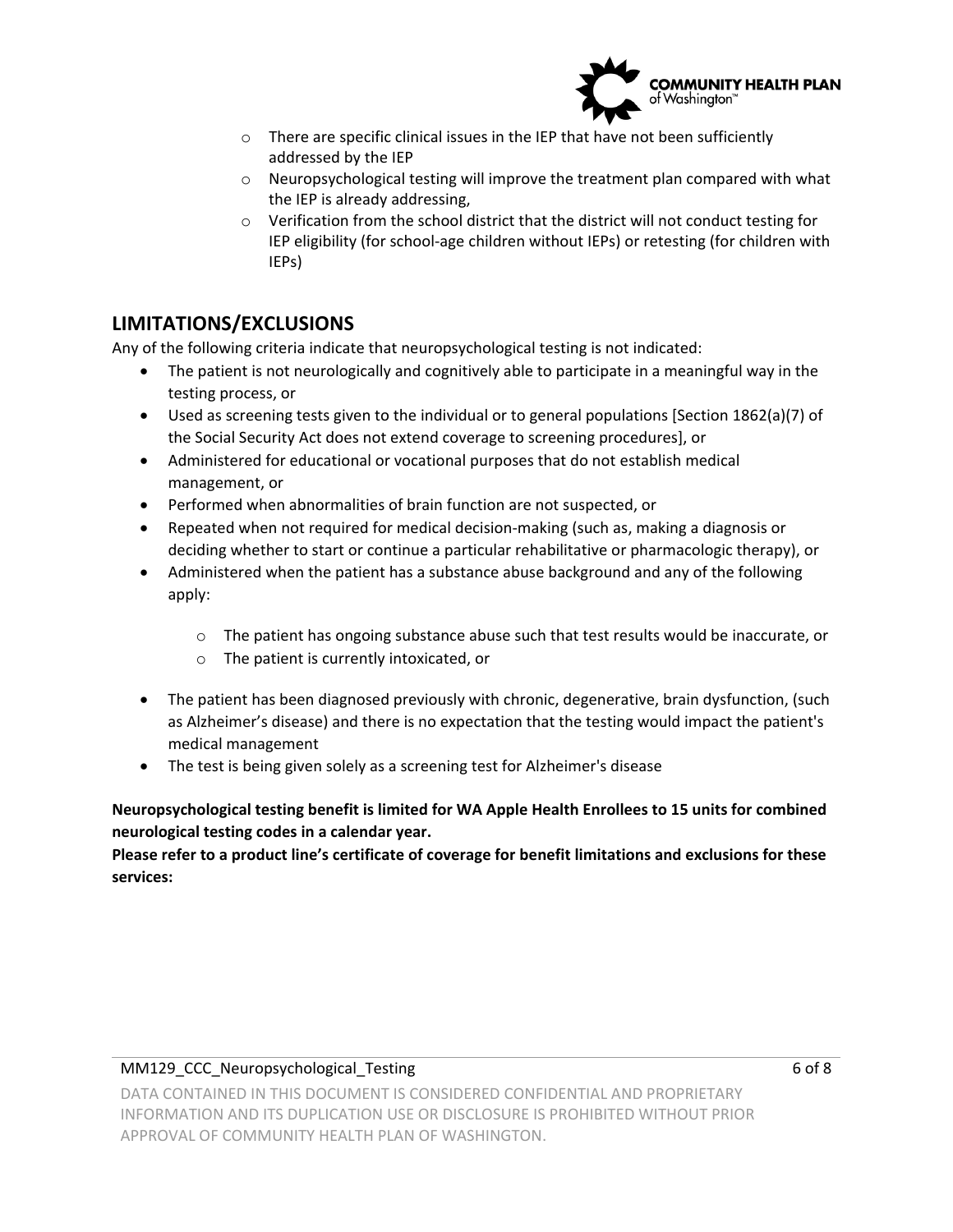

| <b>PRODUCT LINE</b>       | LINK TO CERTIFICATE OF COVERAGE                   |  |
|---------------------------|---------------------------------------------------|--|
|                           |                                                   |  |
| MEDICARE ADVANTAGE        | http://healthfirst.chpw.org/for-members/resource- |  |
|                           | library/handbooks-and-guides                      |  |
|                           |                                                   |  |
| WASHINGTON HEALTH PROGRAM | http://chpw.org/our-plans/apple-health/           |  |

# **Citations & References**

| <b>CFR</b>                |                                                             |                                  |  |
|---------------------------|-------------------------------------------------------------|----------------------------------|--|
| <b>WAC</b>                |                                                             |                                  |  |
| <b>RCW</b>                |                                                             |                                  |  |
| <b>Contract Citation</b>  | <b>WAH</b>                                                  | 17.1.13 Outpatient Mental Health |  |
|                           | <b>IMC</b>                                                  |                                  |  |
|                           | MA                                                          |                                  |  |
| <b>Other Requirements</b> |                                                             |                                  |  |
| <b>NCQA Elements</b>      |                                                             |                                  |  |
| <b>References</b>         | https://www.cms.gov/Regulations-and-                        |                                  |  |
|                           | Guidance/Guidance/Manuals/downloads/bp102c15.pdf            |                                  |  |
|                           |                                                             |                                  |  |
|                           | https://www.hca.wa.gov/assets/billers-and-providers/mental- |                                  |  |
|                           | health-svc-bi-20180101.pdf                                  |                                  |  |

# **Revision History**

| <b>Revision Date</b> | <b>Revision Description</b>          | <b>Revision Made By</b> |
|----------------------|--------------------------------------|-------------------------|
| 12/03/2015           | Initial policy developed             | Kate Brostoff MD        |
| 12/09/2015           | Approval                             | <b>MMLT</b>             |
| 12/16/2016           | No changes                           | Cyndi Stilson, RN       |
| 01/26/2017           | Approval                             | <b>MMLT</b>             |
| 01/16/2018           | Links updated.                       | LuAnn Chen, MD          |
|                      | This CCC was previously a UM Policy  |                         |
|                      | but was converted into MM Clinical   |                         |
|                      | Coverage Criteria.                   |                         |
| 02/09/2018           | Approval                             | <b>MMLT</b>             |
| 08/27/2018           | Added exclusion for active substance | Terry Lee, MD           |
|                      | use, active withdrawal, and recent   |                         |
|                      | chronic use                          |                         |
| 01/03/2019           | Added language suggesting parents    | Terry Lee, MD           |
|                      | consider requesting testing through  |                         |

### MM129\_CCC\_Neuropsychological\_Testing 7 of 8